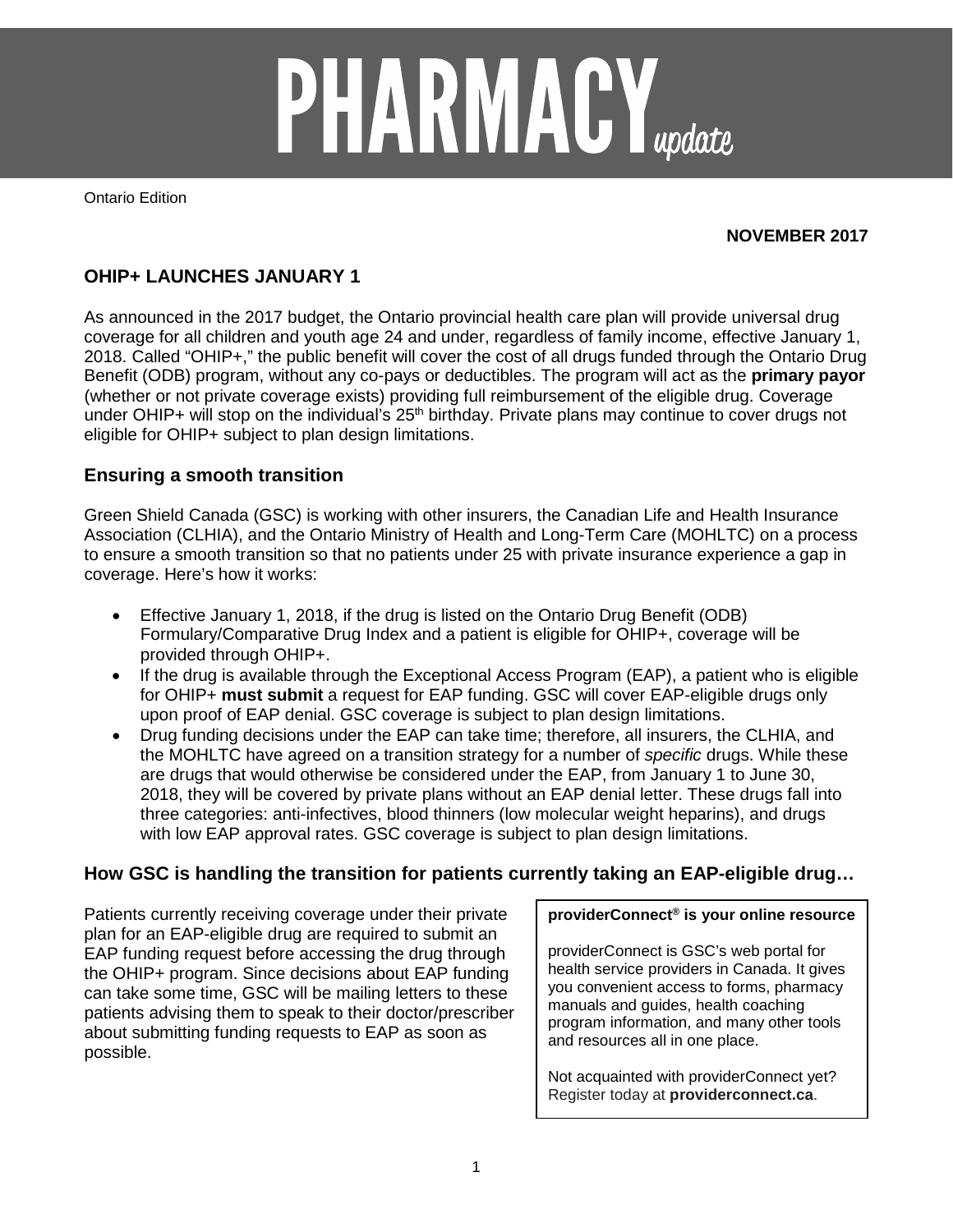For patients still awaiting an EAP decision after January 1, GSC may continue to cover the drug to avoid interruptions in therapy. Therefore, we are implementing an intervention code that can be used for these claims. Our December Pharmacy Update will provide more information about the implementation of OHIP+ and the use of intervention codes.

## **Here's what you should do…**

If coverage is denied by the EAP, the drug may continue to be covered under the patient's GSC drug plan after proof of the EAP's denial is sent to GSC's Special Authorization department. Pharmacists should ask to see documentation of the EAP decision before submitting EAP-eligible drug claims to GSC and can send us a copy of the EAP denial letter – including the patient's GSC ID number:

- By email Scan the letter and email to Drug.SpecialAutho@greenshield.ca
- By mail Green Shield Canada, Attn: Drug Special Authorization, P.O. Box 1606, Windsor, ON N9A 6W1
- By fax  $-1.519.739.6483$

At this time, in preparation for the launch of OHIP+, pharmacies should start requesting OHIP numbers from their patients in the affected age range and updating their profiles to change the billing order. If any of these patients are taking EAP-eligible drugs, remind them to submit assessment requests soon.

| General OHIP+ questions                                                | Refer to the OHIP+ Key Facts for Pharmacists received from the<br>MOHLTC earlier this fall<br>Visit https://www.ontario.ca/page/learn-about-ohip-plus |
|------------------------------------------------------------------------|-------------------------------------------------------------------------------------------------------------------------------------------------------|
| General EAP questions, including criteria<br>for funding               | Visit https://www.ontario.ca/page/applying-exceptional-access-<br>program#section-0                                                                   |
| Ontario Drug Benefit (ODB) claims<br>adjudication                      | Call the ODB Pharmacy Help Desk at 1-800-668-6641                                                                                                     |
| EAP drugs covered under the<br><b>CLHIA/MOHLTC Transition Strategy</b> | Refer to the OHIP+ e-blast sent by the MOHLTC on Friday,<br>November 10, 2017<br>Call GSC's Customer Service Centre at 1.888.711.1119                 |
| Transition for all other EAP-eligible drugs                            | Call GSC's Customer Service Centre at 1.888.711.1119                                                                                                  |

# **GREEN SHIELD CANADA (GSC) FACILITATES MEDICATION SYNCHRONIZATION**

Medication synchronization programs are increasingly being implemented in pharmacies across Canada as a way to improve patient convenience and adherence to medication therapy. Evidence from the U.S. has shown that these programs have a dramatic impact on patient adherence to maintenance medications, with some showing up to a 30 per cent improvement. GSC is a strong supporter of medication synchronization programs and is doing our part to support pharmacists in providing this service.

### **Intervention code will permit 'short fills'**

To support plan member convenience and adherence, GSC introduced the maintenance medication policy in February 2016, which requires pharmacists to dispense a three-month supply for a number of